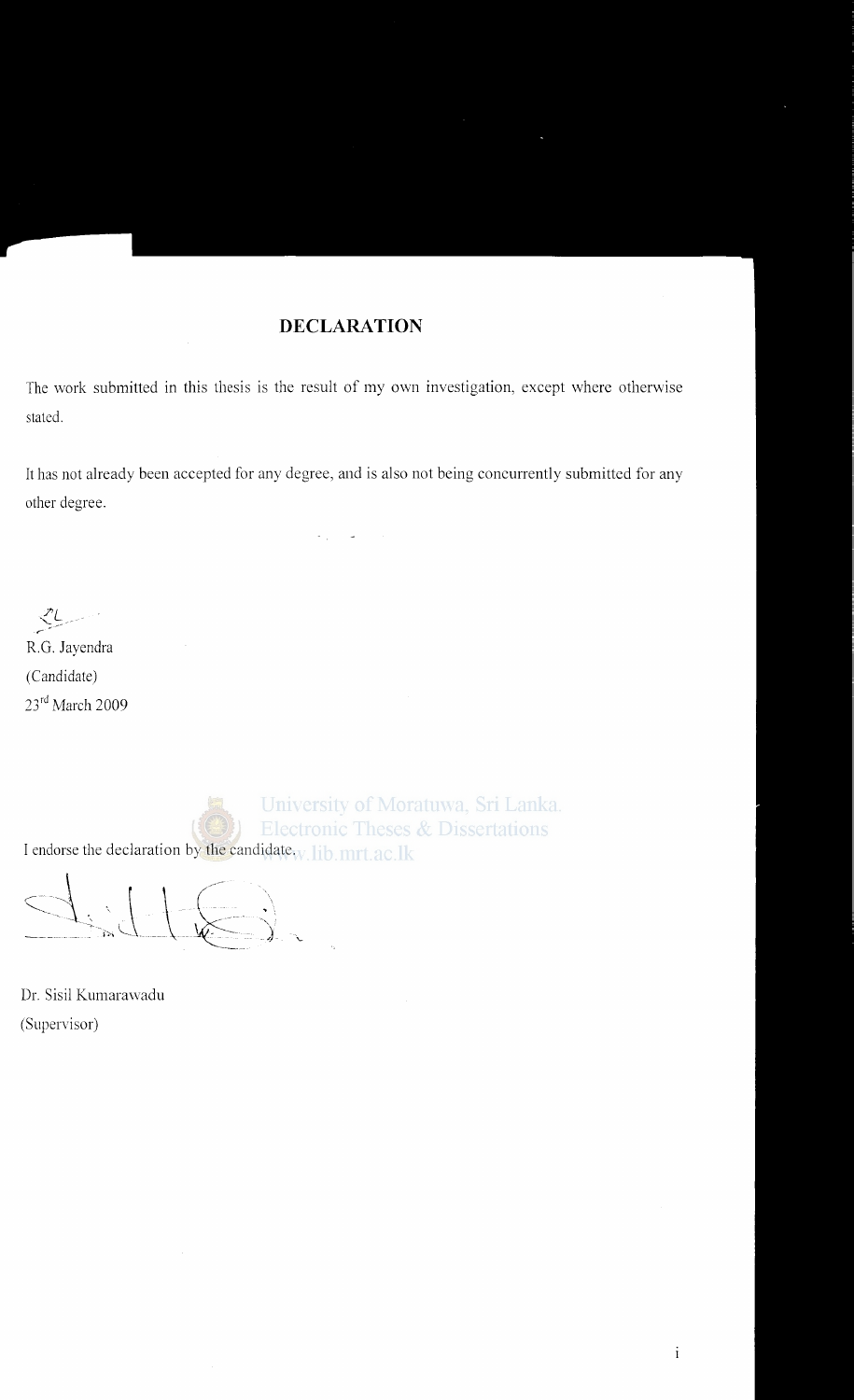## **CONTENTS**

| Page |
|------|
|      |

| Abstract                           |                |                                                           | V<br>V1        |  |  |
|------------------------------------|----------------|-----------------------------------------------------------|----------------|--|--|
| Acknowledgement<br>List of Figures |                |                                                           |                |  |  |
|                                    | List of Tables |                                                           | xii            |  |  |
| List of Acronyms                   |                |                                                           |                |  |  |
|                                    | Introduction   |                                                           | 1              |  |  |
|                                    |                |                                                           |                |  |  |
| 1.1                                |                | Applications of Unmanned Surface Vehicles                 | $\perp$        |  |  |
| 1.2                                |                | Obstacle Avoidance of Unmanned Ground Vehicles            | $\mathbf{1}$   |  |  |
| 1.3                                |                | Appling ground vehicle technologies for surface vehicles  | $\mathfrak{Z}$ |  |  |
| 1.4                                |                | Potential field method for path planning                  | $\overline{4}$ |  |  |
| 1.5 <sub>1</sub>                   |                | Morphin algorithm for path planning                       | 5              |  |  |
| 1.6                                |                | Defining safety distance for path planning                | 6              |  |  |
| 1.7                                |                | Dynamic obstacle avoidance                                | 6              |  |  |
| 1.8                                |                | Sensor considerations                                     | $\overline{7}$ |  |  |
|                                    |                | 1.8.1 Radar Contacts                                      | 8              |  |  |
|                                    |                | <b>Obstacle Avoidance of Unmanned Ground Vehicles</b>     | 9              |  |  |
|                                    |                | University of Moratuwa, Sri Lanka.                        |                |  |  |
| 2.1                                |                | Sensor selection for prototypes<br>Theses & Dissertations | 9              |  |  |
| 2.2                                |                | Development of prototypes                                 | 10             |  |  |
|                                    | 2.2.1          | Digital Controller Selection rt.ac.lk                     | 10             |  |  |
|                                    | 2.2.2          | Digital Compass Module Selection                          | 12             |  |  |
|                                    | 2.2.3          | Digital Encoder and Encoder Wheel                         | 14             |  |  |
|                                    | 2.2.4          | Servo Motors                                              | 15             |  |  |
|                                    |                | 2.2.5 Ultra-Sonic Range Sensors                           | 15             |  |  |
|                                    | 2.2.6          | Inter Vehicular Communication scheme                      | 17             |  |  |
|                                    | 2.2.7          | <b>ER400RS</b> Receiver                                   | 18             |  |  |
|                                    |                | 2.2.8 ER400TX Transmitter                                 | 19             |  |  |
|                                    |                | 2.2.9 Serial Interface Circuit Design                     | 20             |  |  |
|                                    |                | 2.2.10 Integrating Sensors to the Controller              | 22             |  |  |
|                                    |                | 2.2.11 Interfacing Software for Prototypes                | 24             |  |  |
| 2.3                                |                | Experimenting with prototypes                             | 24             |  |  |
|                                    | 2.3.1          | Position Tracking Algorithm                               | 25             |  |  |
|                                    | 2.3.2          | Peripheral Obstacle Avoidance                             | 26             |  |  |
|                                    | 2.3.3          | Collision Avoidance                                       | 26             |  |  |
|                                    | 2.3.4          | Position Tracking without the Digital Compass             | 26             |  |  |
|                                    | 2.3.5          | <b>Fuzzy Based Controlling</b>                            | 30             |  |  |
|                                    | 2.3.6          | Collision Condition Function                              | 31             |  |  |
|                                    | 2.3.7          | <b>Relative Distance Function</b>                         | 32             |  |  |
|                                    | 2.3.8          | Master Slave Switching                                    | 32             |  |  |
|                                    | 2.3.9          | Controlling Function                                      | 33             |  |  |
| 2.4                                | Results        |                                                           | 35             |  |  |
| 2.5                                | Summary        |                                                           | 36             |  |  |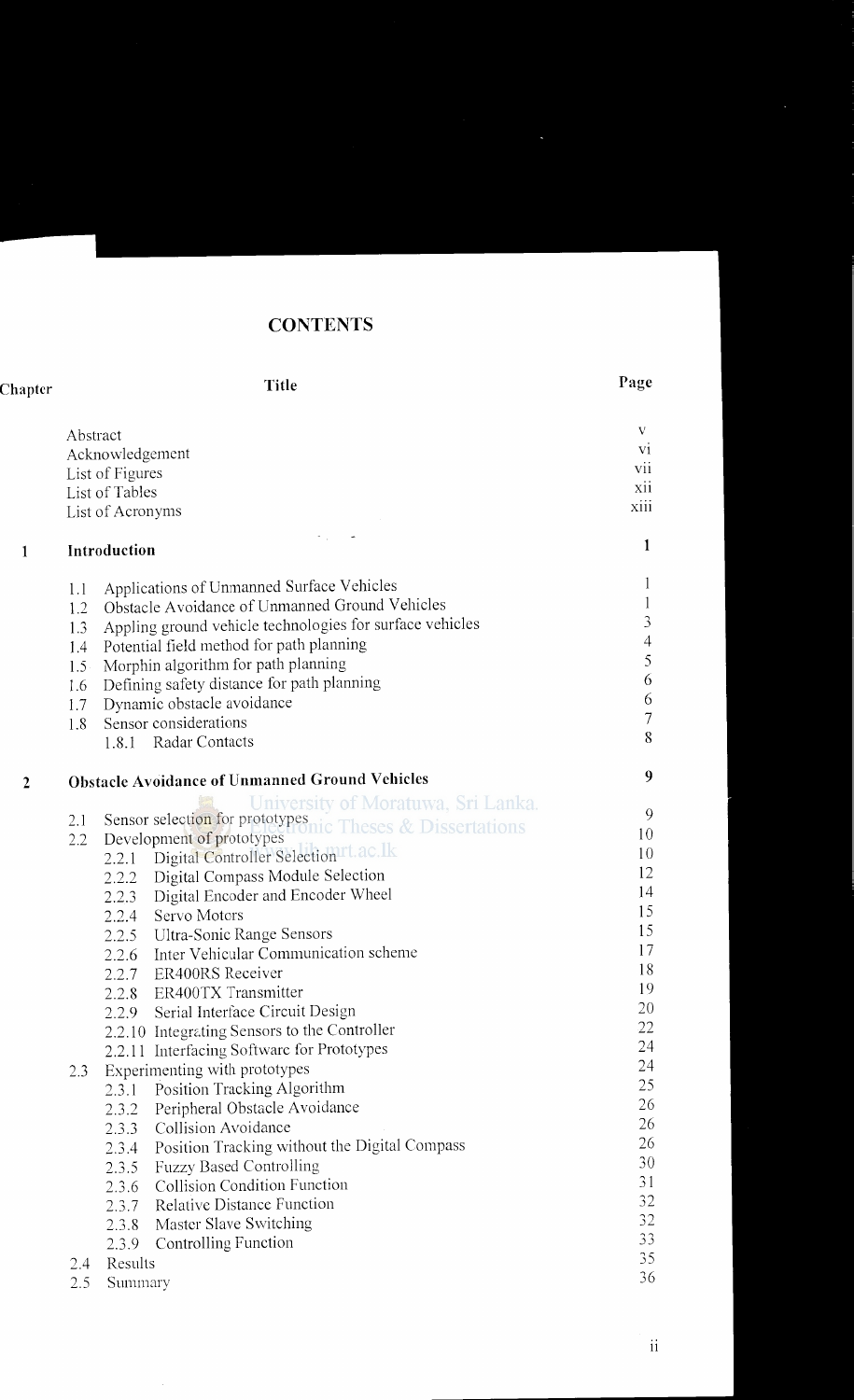| 3                       |                                                                                      |                                               |                           | Design of Navigational Controller for USV                                                                        | 37         |  |
|-------------------------|--------------------------------------------------------------------------------------|-----------------------------------------------|---------------------------|------------------------------------------------------------------------------------------------------------------|------------|--|
|                         | 3.1                                                                                  |                                               |                           | Implementing the controller                                                                                      | 37         |  |
|                         | Mathematical model for USV<br>3.2<br>Results from the navigational controller<br>3.3 |                                               |                           |                                                                                                                  | 40         |  |
|                         |                                                                                      |                                               |                           |                                                                                                                  | 42<br>45   |  |
|                         | 3.4<br>Summary                                                                       |                                               |                           |                                                                                                                  |            |  |
| $\overline{\mathbf{4}}$ |                                                                                      |                                               |                           | <b>Static Obstacle Avoidance of USV</b>                                                                          | 46         |  |
|                         | 4.1                                                                                  |                                               |                           | Utilizing Ground Vehicle Technologies for Surface Vehicles                                                       | 46         |  |
|                         |                                                                                      | 4.1.1                                         |                           | Design of OA controller                                                                                          | 46         |  |
|                         |                                                                                      |                                               |                           | 4.1.1.1 Input Functions                                                                                          | 46         |  |
|                         |                                                                                      |                                               |                           | 4.1.1.2 Output Functions                                                                                         | 52<br>55   |  |
|                         |                                                                                      | 4.1.2<br>4.1.3                                |                           | Algorithms for simulation of the controller<br>Simulation Results from the Controller                            | 57         |  |
|                         |                                                                                      | 4.1.4                                         | Summary                   |                                                                                                                  | 59         |  |
|                         | 4.2                                                                                  |                                               | Novel Algorithm for OA    |                                                                                                                  | 60         |  |
|                         |                                                                                      | 4.2.1                                         |                           | Methodology of the Novel Algorithm                                                                               | 60         |  |
|                         |                                                                                      | 4.2.2                                         |                           | Developed Algorithms Utilized for Simulations                                                                    | 65         |  |
| 5                       |                                                                                      |                                               |                           | <b>Dynamic Obstacle Avoidance of USV</b>                                                                         | 67         |  |
|                         | 5.1                                                                                  |                                               |                           | Introduction to Novel Dynamic Obstacle Avoidance Method                                                          | 67         |  |
|                         | 5.2                                                                                  |                                               |                           | Area Prediction of Dynamic Obstacles                                                                             | 69         |  |
|                         | 5.3                                                                                  |                                               |                           | Path Prediction of Dynamic Obstacles ratuwa, Sri Lanka.                                                          | 71         |  |
|                         |                                                                                      | 5.3.1<br>5.3.2                                |                           | Polynomial Approximation Method for Path Prediction<br>Generalized Regression Neural Network for Path Prediction | 73<br>73   |  |
| 6                       |                                                                                      |                                               | <b>Simulation Results</b> |                                                                                                                  | 74         |  |
|                         | 6.1                                                                                  |                                               |                           | Simulation Results by Applying UGV theories for USV                                                              | 74         |  |
|                         | 6.2                                                                                  |                                               |                           | Simulation Results from the Novel Algorithm                                                                      | 75         |  |
|                         | 6.3                                                                                  |                                               |                           | Simulation Results from Potential Field Method                                                                   | 80         |  |
|                         | 6.4                                                                                  | Comparison of Obstacle avoidance methods      |                           |                                                                                                                  |            |  |
|                         | 6.5                                                                                  | Simulation Results Dynamic Obstacle Avoidance |                           |                                                                                                                  |            |  |
|                         |                                                                                      | 6.5.1                                         |                           | Simulation Results for path prediction of Dynamic Obstacles                                                      | 86         |  |
|                         |                                                                                      |                                               | 6.5.1.1                   | Polynomial approximation method for path prediction                                                              | 86         |  |
|                         |                                                                                      |                                               |                           | Simulations without sensor noise<br>6.5.1.1.1                                                                    | 86         |  |
|                         |                                                                                      |                                               |                           | Simulations with sensor noise<br>6.5.1.1.2                                                                       | 89         |  |
|                         |                                                                                      |                                               | 6.5.1.2                   | RBNN method for path prediction                                                                                  | 95         |  |
|                         |                                                                                      |                                               |                           | Simulations without sensor noise<br>6.5.1.2.1                                                                    | 95         |  |
|                         |                                                                                      |                                               |                           | Simulations with sensor noise<br>6.5.1.2.2                                                                       | 97         |  |
|                         |                                                                                      |                                               | 6.5.1.3                   | Summary of Simulation Results for path prediction                                                                | 99         |  |
|                         |                                                                                      | 6.5.2                                         |                           | Simulation Results for Obstacle area prediction of Dynamic Obstacles                                             | 100        |  |
|                         |                                                                                      |                                               | 6.5.2.1<br>6.5.2.2        | Simulation Results from Velosity obstacle method<br>Simulation Results from the novel method                     | 100<br>104 |  |
|                         |                                                                                      |                                               | 6.5.2.3                   | <b>Comparison Results</b>                                                                                        | 109        |  |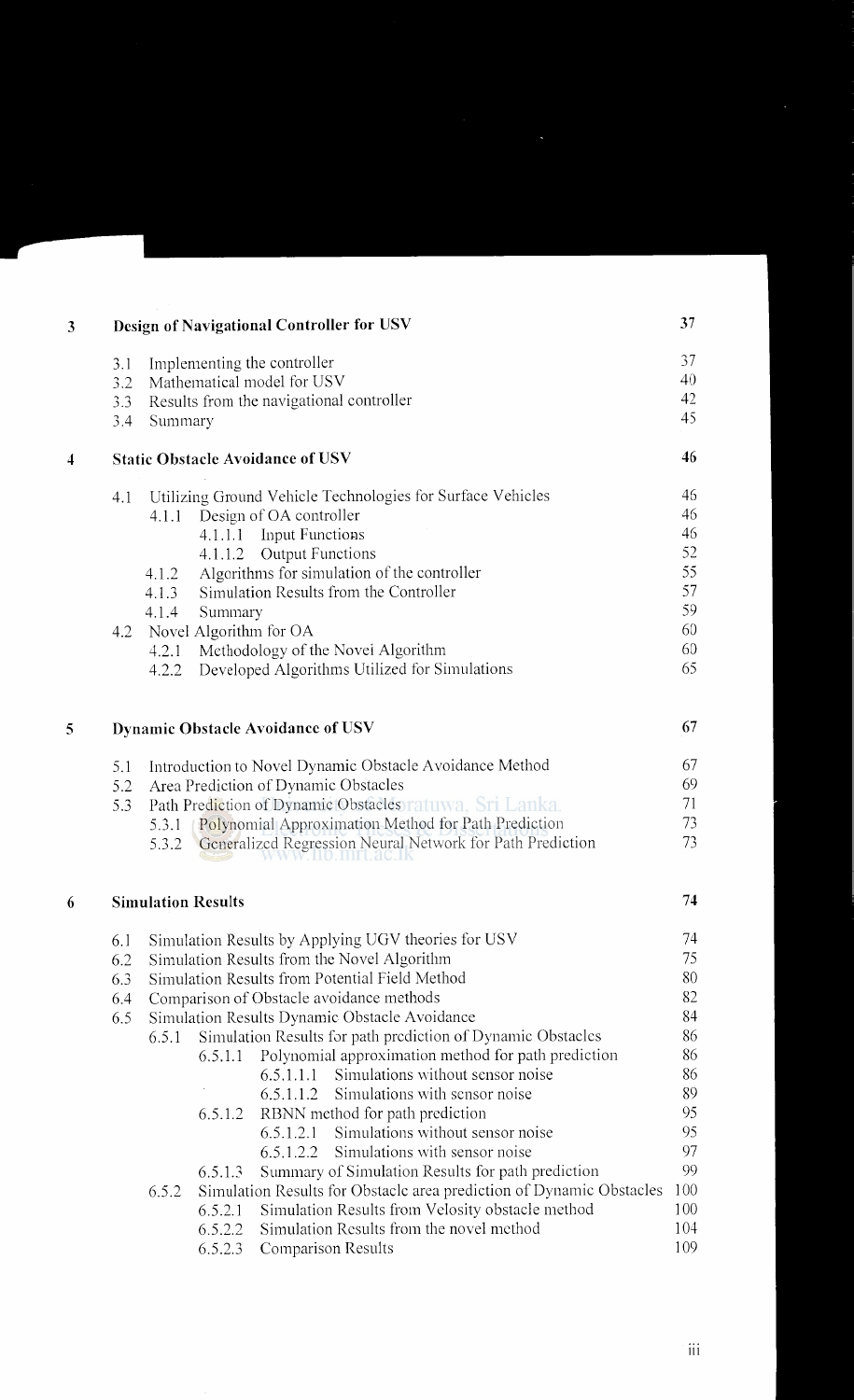### 7 Conclusion and Recommendations 113

| References |                                                              | 115 |
|------------|--------------------------------------------------------------|-----|
| Appendix A | <b>OOPic Basic Program for Vehicular Prototypes</b>          | 119 |
| Appendix B | MatLab Program of Fuzzy PD Navigational Controller with the  |     |
|            | Dynamic model                                                | 129 |
| Appendix C | MatLab Program for Appling UGV algorithms to USV             | 135 |
| Appendix D | MatLab Program for Novel Algorithm to Avoid Static Obstacles | 139 |
| Appendix E | MatLab Program for Appling Polynomial Approximation to Path  |     |
|            | Prediction                                                   | 143 |
| Appendix F | <b>MatLab Program for Appling GRNN to Path Prediction</b>    | 145 |
| Appendix G | MatLab Program to Compare Velocity Obstacle Method           |     |
|            | with Novel Method for Area Prediction of Dynamic Obstacles   | 149 |



 $\sim$ 

University of Moratuwa, Sri Lanka. **Electronic Theses & Dissertations** www.lib.mrt.ac.lk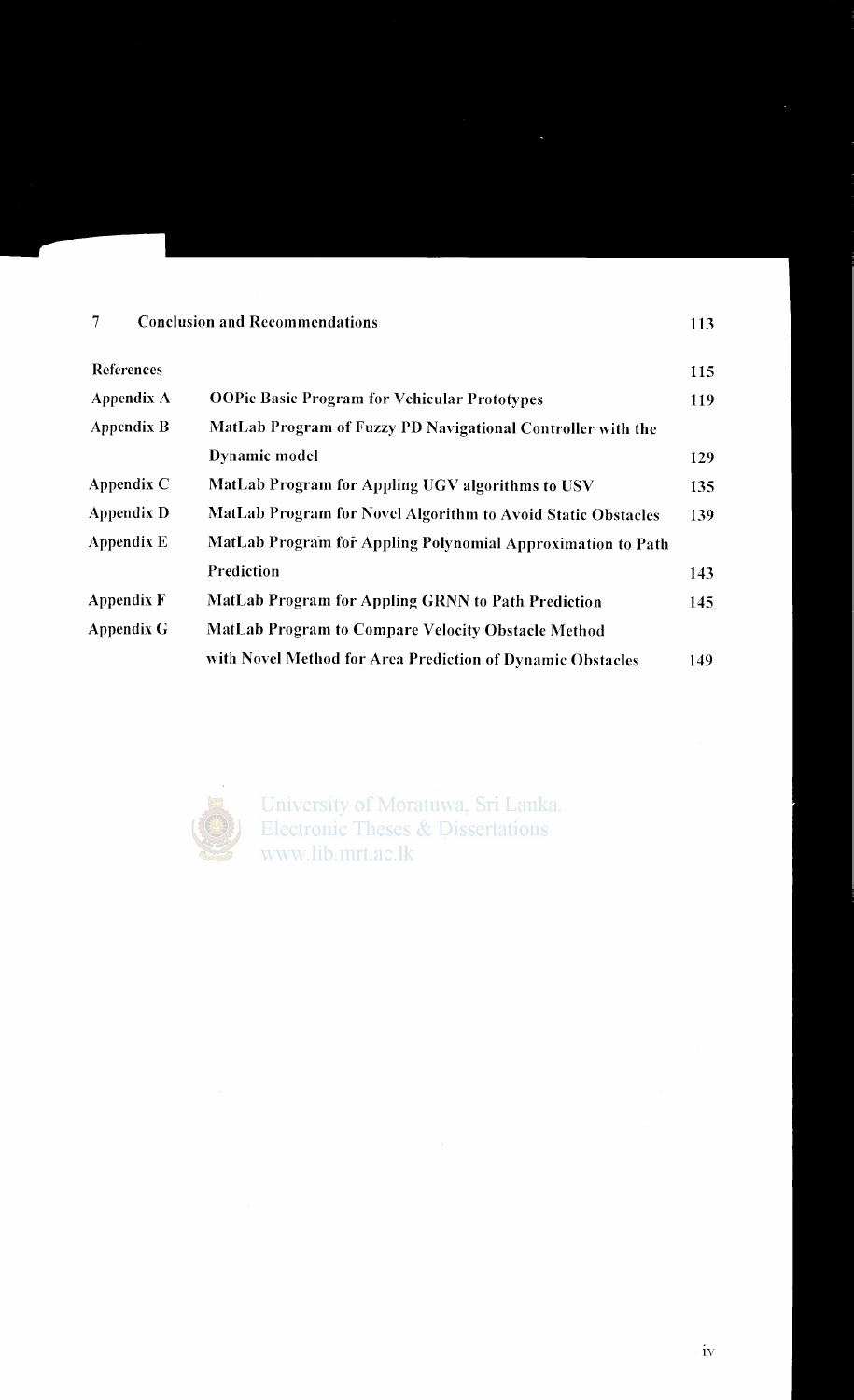#### **Acknowledgement**

Many thanks are due first to my supervisor, Dr. Sisil Kumarawadu, for his great insights, perspectives and guidance throughout the entire duration of the study.

Author extends his sincere gratitude to Dr. J.P. Karunadasa, Head of the Department of Electrical Engineering, for providing him the Research Assistantship and excellent assistance during the study period. Many thanks and appreciations are due to Professor H. Y.R. Perera, Commissioner General of Public Utilities Commission of Sri Lanka as well.

Sincere thanks are also due to the officers in Post Graduate Office of the Faculty of Engineering, University of Moratuwa for helping in various ways to clarify the things related to academic works in time with excellent cooperation and guidance. Thanks are also due to the staff of the Department of Electrical Engineering for the support extended during the study period. Also, I wish to gratefully acknowledge the assistance extended by Mr. Ravipriya Ranatunga, Mr. Samitha Ransara, Mr. Sanjeewa Priyadharshana, Mr. Gamini Jayasighe, Mr. Lackshan Piyasighe, Mr. Kolitha Dharmapriya, Mr. J. Back, Mr. Harshana Somapriya, Mr. Nadun Chamikara and my brother www.lib.mrt.ac.lk Chanuka Jayendra.

Many thanks are also due to many individuals, friends and colleagues who have not been mentioned here by name in making this educational process as success.

Lastly, the author expresses his deep appreciation towards his family for their encouragement and support. This work is dedicated to his beloved mother and late father.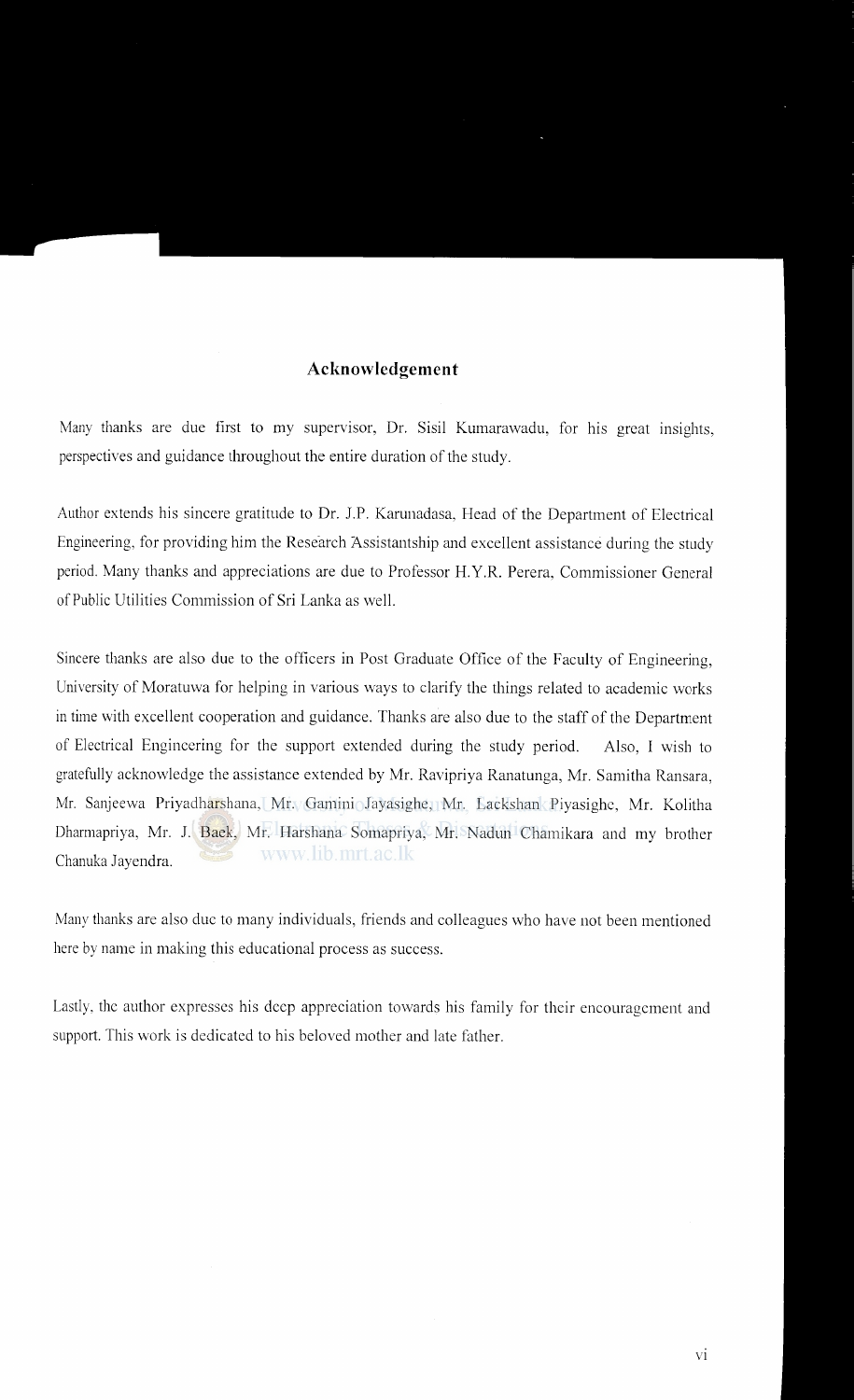# **List of Figures**

| No.  | Description                                                                         | Page |
|------|-------------------------------------------------------------------------------------|------|
| 1.1  | Safety Distance for Obstacles                                                       | 6    |
| 2.1  | Basic Block Diagram of the system                                                   | 10   |
| 2.2  | OOPic R Miero Controller Board                                                      | 12   |
| 2.3  | Digital Compass Module                                                              | 13   |
| 2.4  | The Way of Mounting the Compass to the Prototype                                    | 13   |
| 2.5  | Connection Arrangement of the Encoder                                               | 14   |
| 2.6  | The way of mounting the Encoder to the Prototype                                    | 14   |
| 2.7  | HS-422 Servo Motor                                                                  | 15   |
| 2.8  | Beam Pattern of the SRF235 'Pencil beam' Ultra-sonic Sensor                         | 16   |
| 2.9  | SRF235 Peneil Beam Ultra-sonic Sonar Sensor                                         | 16   |
| 2.10 | LPRS ER400 Radio Modules                                                            | 17   |
| 2.11 | <b>Evaluation Software</b>                                                          | 17   |
| 2.12 | Communication Channel Dedication                                                    | 18   |
| 2.13 | of Moratuwa, Sri Lanka.<br>Receiver<br><b>Electronic Theses &amp; Dissertations</b> | 19   |
| 2.14 | Transmitter<br>www.lib.mrt.ac.lk                                                    | 20   |
| 2.15 | Serial Interface Circuit                                                            | 21   |
| 2.16 | The Way of Mounting Transceiver Module                                              | 22   |
| 2.17 | Proposed Prototype (Plan)                                                           | 23   |
| 2.18 | The Proposed Prototype (Side view)                                                  | 23   |
| 2.19 | Implemented Prototype                                                               | 24   |
| 2.20 | Position Tracking with Compass                                                      | 25   |
| 2.21 | Executed Program in OOPic                                                           | 28   |
| 2.22 | Position Tracking without Compass                                                   | 29   |
| 2.23 | Position Tracking without Compass (block diagram)                                   | 30   |
| 2.24 | <b>Fuzzy Based Controlling</b>                                                      | 31   |
| 2.25 | Collision Condition Function after Training                                         | 34   |
| 2.26 | Relative Distance Function after Training                                           | 34   |
| 2.27 | Master-Slave Switching Function after Training                                      | 35   |
| 2.28 | Screenshot of the Developed GUI                                                     | 36   |
| 3.1  | Boat with Fuzzy Based Navigational Controller                                       | 37   |
| 3.2  | <b>Fuzzy Based Navigational Controller</b>                                          | 38   |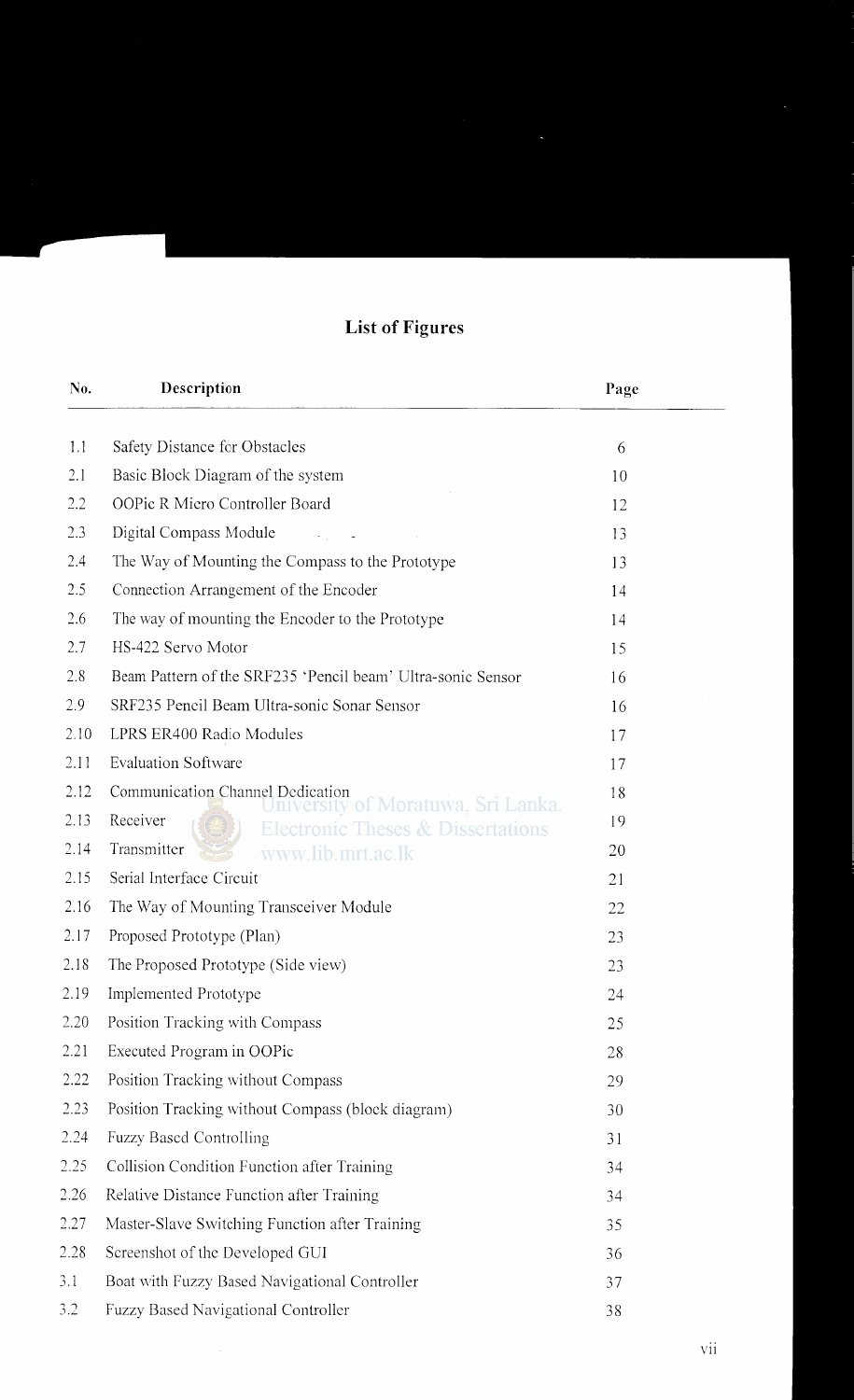| 3.3  | Error Input Membership Function of                                             |    |
|------|--------------------------------------------------------------------------------|----|
|      | the Fuzzy based Navigational Controller                                        | 38 |
| 3.4  | Rate of Change Error Input Membership Function                                 |    |
|      | of the Fuzzy based Navigational Controller                                     | 39 |
| 3.5  | Rate of Change Error Input Membership Function                                 |    |
|      | of the Fuzzy-based Navigational Controller                                     | 39 |
| 3.6  | Output Surface of the Fuzzy based Navigational Controller                      | 40 |
| 3.7  | Picture of the Actual Boat Model                                               | 41 |
| 3.8  | Path Tracking of a Sinusoidal Trajectory with PD Controller                    | 42 |
| 3.9  | Path Tracking of a Sinusoidal Trajectory with Fuzzy Controller                 | 43 |
| 3.10 | Error in Lateral Direction of a Sinusoidal Trajectory with Fuzzy Controller 43 |    |
| 3.11 | Error in Longitudinal Direction of a Sinusoidal Trajectory                     |    |
|      | with Fuzzy Controller                                                          | 44 |
| 3.12 | Path Tracking of a Straight Trajectory with Fuzzy Controller                   | 44 |
| 4.1  | Calculating Collision Direction                                                | 47 |
| 4.2  | Calculating Collision Direction                                                | 48 |
| 4.3  | Boats Path Near Obstacle without Obstacle Avoidance Controller                 | 49 |
| 4,4  | B Changes Near Obstacle University of Moratuwa, Sri Lanka.                     | 49 |
| 4.5  | sertations<br>Names of Collision Direction Input Membership Function           | 50 |
| 4.6  | Collision Direction Input Membership Function                                  |    |
|      | to the Obstacle Avoidance Controller                                           | 50 |
| 4.7  | Relative Distance Input Membership Function                                    |    |
|      | to the Obstacle Avoidance Controller                                           | 51 |
| 4.8  | X Direction Velocity Output Surface of the Obstacle Avoidance Controller 53    |    |
| 4.9  | Y Direction Velocity Output Surface of the Obstacle Avoidance Controller 54    |    |
| 4.10 | Algorithm of the Obstacle Avoidance Controller                                 | 55 |
| 4.11 | Simulation Setup of the Obstacle Avoidance Controller                          | 56 |
| 4.12 | Path Starting Near Root of the Coordinate System                               | 57 |
| 4.13 | Path Starting Near Root of the Coordinate System                               | 57 |
| 4.14 | Path Starting near the Left Corner of the Coordinate System                    | 58 |
| 4.15 | Path Finishing Near Root                                                       | 58 |
| 4.16 | Path Starting Near Obstacle                                                    | 59 |
| 4.17 | Obstacle in the Grid                                                           | 60 |
| 4.18 | Obstacle Matrix with Obstacle                                                  | 61 |
| 4.19 | Possible Paths of the USV                                                      | 61 |

 $\sim 10^{-1}$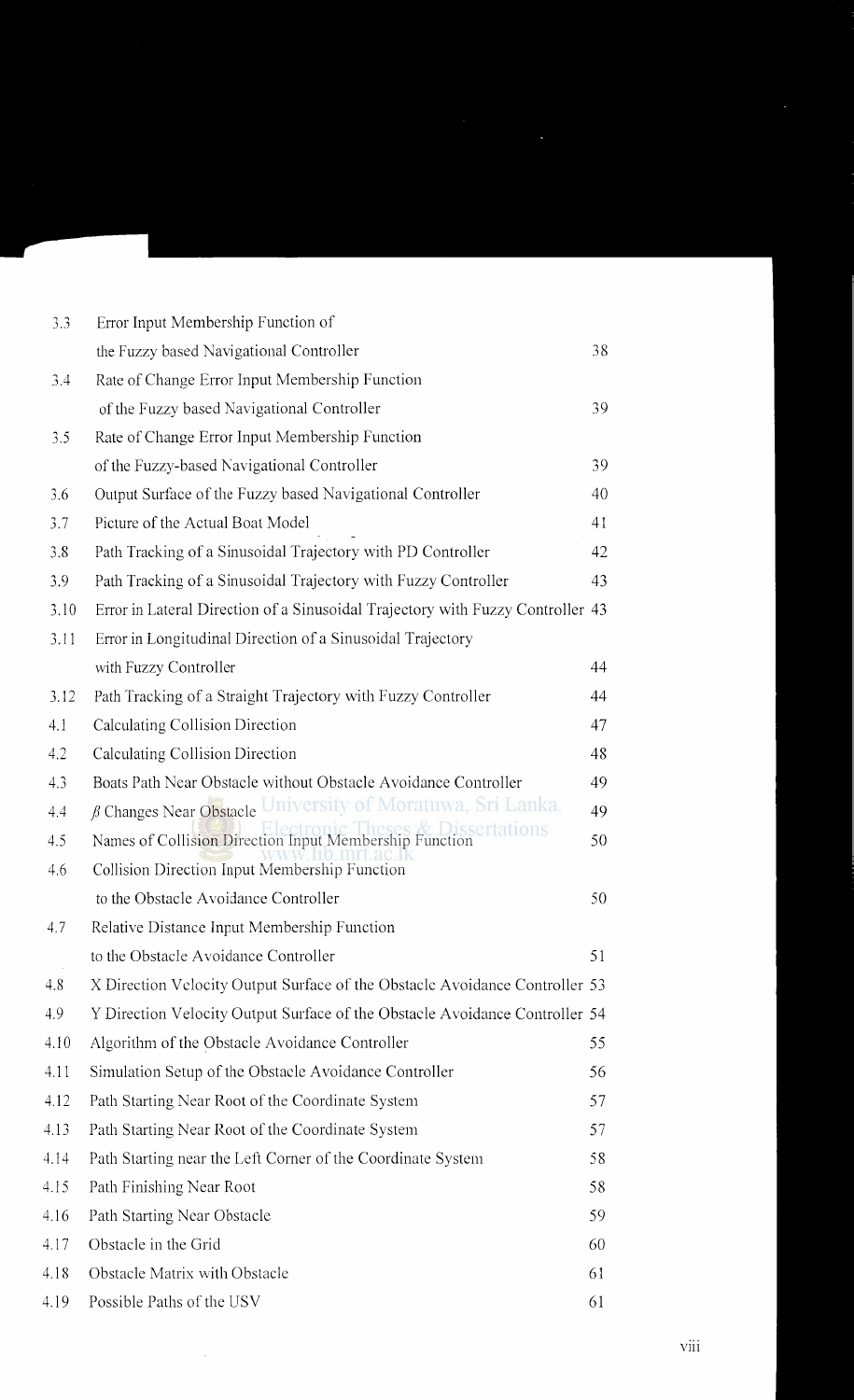| 4.20 | Possible Paths of the USV on the Obstacle Matrix                              | 62 |
|------|-------------------------------------------------------------------------------|----|
| 4.21 | Obstacle Coordinate Conversion                                                | 63 |
| 4.22 | Path Value Calculation                                                        | 64 |
| 4.23 | Simplified Flow Chart of the Novel Algorithm                                  | 66 |
| 5.1  | Two Dynamic Obstacles with Projected Obstacle Areas                           | 67 |
| 5.2  | Two Dynamic Obstacles with their Reduced Projected Obstacle Areas             | 68 |
| 5.3  | Path Planning Between three Dynamic Obstacles                                 | 68 |
| 5.4  | Effective Time Prediction of Dynamic Obstacles                                | 69 |
| 5.5  | Area Calculations for Dynamic Obstacle                                        | 70 |
| 5.6  | Simulation result of an Actual and Predicted path in 3D space                 | 71 |
| 6.1  | Obstacle Avoidance Using UGV Algorithms (Safety distance $= 50m$ )            | 74 |
| 6.2  | Obstacle Avoidance Using UGV Algorithms (Safety distance $= 60$ m)            | 75 |
| 6.3  | Possible Paths Matrix of the USV                                              | 76 |
| 6.4  | Obstacle on the Obstacle Matrix A                                             | 76 |
| 6.5  | Obstacle on the Obstacle Matrix B                                             | 77 |
| 6.6  | Obstacle on the Obstacle Matrix C                                             | 77 |
| 6.7  | Obstacle on the Obstacle Matrix D                                             | 77 |
| 6.8  | Obstacle Avoidance using Naval Algorithm (Safety distance = 40m               | 78 |
| 6.9  | Obstacle Avoidance using Naval Algorithm (Safety distance $= 60m$ )           | 79 |
| 6.10 | Contour Map of Potential Field with 3 obstacles                               | 80 |
| 6.11 | 3D Surface of Potential Field with 3 obstacles                                | 81 |
| 6.12 | Obstacle Avoidance Using PFM                                                  | 81 |
| 6.13 | Comparison of Safety Distances                                                | 82 |
| 6.14 | Comparison of Distances Towards two Obstacles                                 | 83 |
| 6.15 | Dynamic Obstacle Avoidance with Time Values                                   | 84 |
| 6.16 | Dynamic Obstacle Avoidance with 3 Obstacles                                   | 85 |
| 6.17 | Longitudinal Coordinates of Actual Path                                       | 86 |
| 6.18 | Lateral Coordinates of Actual Path                                            | 86 |
| 6.19 | Actual Path and Predicted Paths of the Obstacle for Different Degrees         | 87 |
| 6.20 | Longitudinal Error of Predicted Paths for Different Degrees of Polynomials 88 |    |
| 6.21 | Lateral Error of Predicted Paths for Different Degrees of Polynomials         | 88 |
| 6.22 | Longitudinal Coordinates of Actual Path with Noise (noise=5m)                 | 89 |
| 6.23 | Lateral Coordinates of Actual Path with Noise (noise=5m)                      | 89 |
| 6.24 | Actual Path of the Obstacle with Noise (noise=5m)                             | 90 |
| 6.25 | Actual and Predicted Path of the Obstacle (Degree = 6, noise = $1m$ )         | 91 |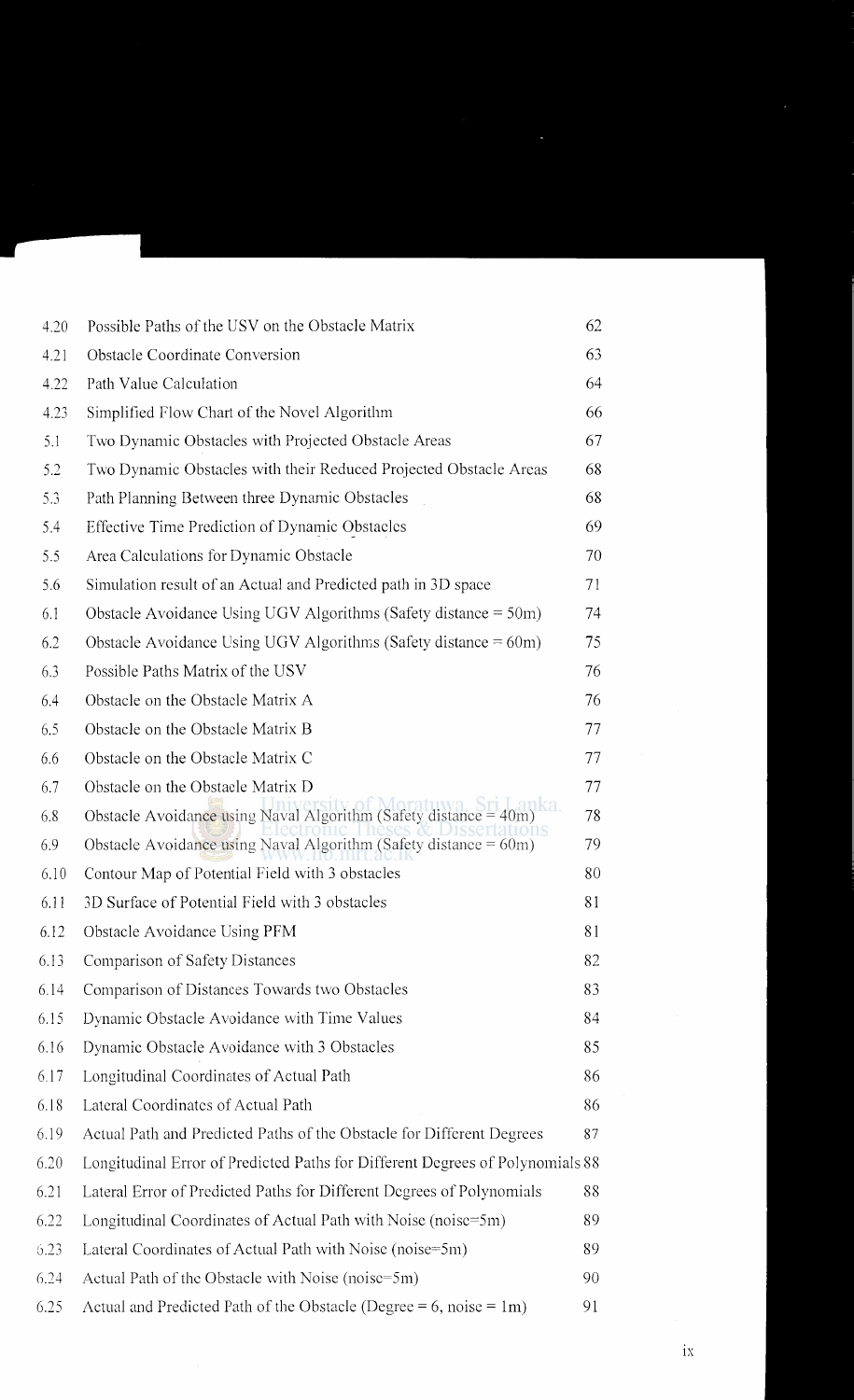| 6.26 | Actual and Predicted Path of the Obstacle (Degree = 5, noise = 1m)               | 92  |  |
|------|----------------------------------------------------------------------------------|-----|--|
| 6.27 | Actual and Predicted Path of the Obstacle (Degree = 4, noise = $1m$ )            |     |  |
| 6.28 | Actual and Predicted Path of the Obstacle (Degree = 4, noise = 5m)               |     |  |
| 6.29 | Actual Path and Predicted Paths of the Obstacle for Different Spreads            |     |  |
| 6.30 | Longitudinal Error of Predicted Paths for Different Spreads                      | 96  |  |
| 6.31 | Lateral Error of Predicted Paths for Different Spreads                           | 96  |  |
| 6.32 | Actual Path and Predicted Paths of the Obstacle for Different Noise Values 97    |     |  |
| 6.33 | Longitudinal Error of Predicted Paths for Different Noise Values                 | 98  |  |
| 6.34 | Lateral Error of Predicted Paths for Different Noise Values                      | 99  |  |
| 6.35 | Longitudinal Velocity of the Obstacle                                            | 100 |  |
| 6.36 | Lateral Velocity of the Obstacle                                                 | 101 |  |
| 6.37 | Upper and Lower Boundaries ofPredicted Obstacles Area ,Longitudinal Direction101 |     |  |
| 6.38 | Upper and Lower Boundaries of Predicted Obstacles Area , Lateral Direction       | 102 |  |
| 6.39 | Error towards Longitudinal Direction                                             | 103 |  |
| 6.40 | Error towards Lateral Direction                                                  | 103 |  |
| 6.41 | Upper and Lower Boundaries of Predicted Obstacles                                |     |  |
|      | Area towards Longitudinal Direction ( $S = 0.5$ )                                | 104 |  |
| 6.42 | uwa. Sri Lanka.<br>Upper and Lower Boundaries of Predicted Obstacles             |     |  |
|      | Dissertations<br>Area Towards Lateral Direction ( $S = 0.5$ )                    | 105 |  |
| 6.43 | Error Towards Longitudinal Direction ( $S = 0.5$ )                               | 105 |  |
| 6.44 | Error Towards Lateral Direction ( $S = 0.5$ )                                    | 106 |  |
| 6.45 | Upper and Lower Boundaries of Predicted Obstacles Area Towards                   |     |  |
|      | Longitudinal Direction for Different Sea Condition Values                        | 106 |  |
| 6.46 | Upper and Lower Boundaries of Predicted Obstacles Area towards                   |     |  |
|      | Lateral Direction for Different Sea Condition Values                             | 107 |  |
| 6.47 | Width of Predicted Obstacles Area Towards Longitudinal Direction                 |     |  |
|      | For Different Sea Condition Values                                               | 107 |  |
| 6.48 | Error towards Longitudinal Direction for Different Sea Condition Values          | 108 |  |
| 6.49 | Error towards Lateral Direction for different Sea condition values               | 108 |  |
| 6.50 | Upper and Lower Boundaries of Predicted Obstacles Area towards                   |     |  |
|      | Longitudinal Direction from Conventional and Novel Methods                       | 109 |  |
| 6.51 | Upper and Lower Boundaries of Predicted Obstacles Area towards                   |     |  |
|      | Lateral Direction from Conventional and Novel Methods                            | 110 |  |
| 5.52 | Error Towards Longitudinal Direction forConventional andNovel Methods110         |     |  |

 $\hat{\boldsymbol{\beta}}$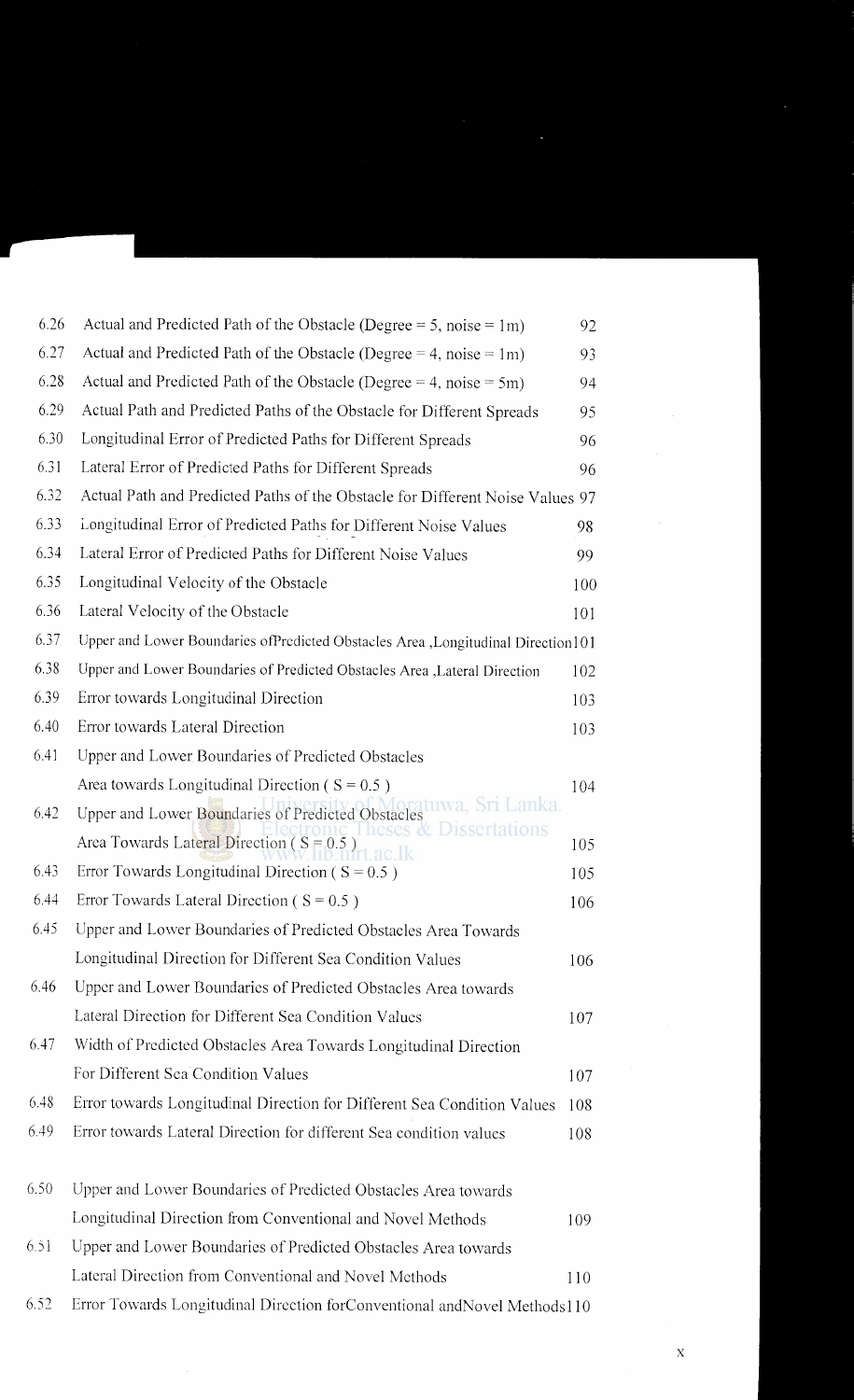| -6.53 | Error towards Lateral Direction for Conventional and Novel Methods   | 111  |
|-------|----------------------------------------------------------------------|------|
| 6.54  | Width of Predicted Obstacle Area towards Longitudinal direction from |      |
|       | Conventional and Novel Methods                                       | 111  |
| 6.55  | Predicted Distance reduction from Novel Method                       | 112. |

 $\omega_{\rm{max}}=1.5$  and  $\omega_{\rm{max}}$ 



 $\mathcal{A}^{\mathcal{A}}$ 

University of Moratuwa, Sri Lanka.<br>Electronic Theses & Dissertations www.lib.mrt.ac.lk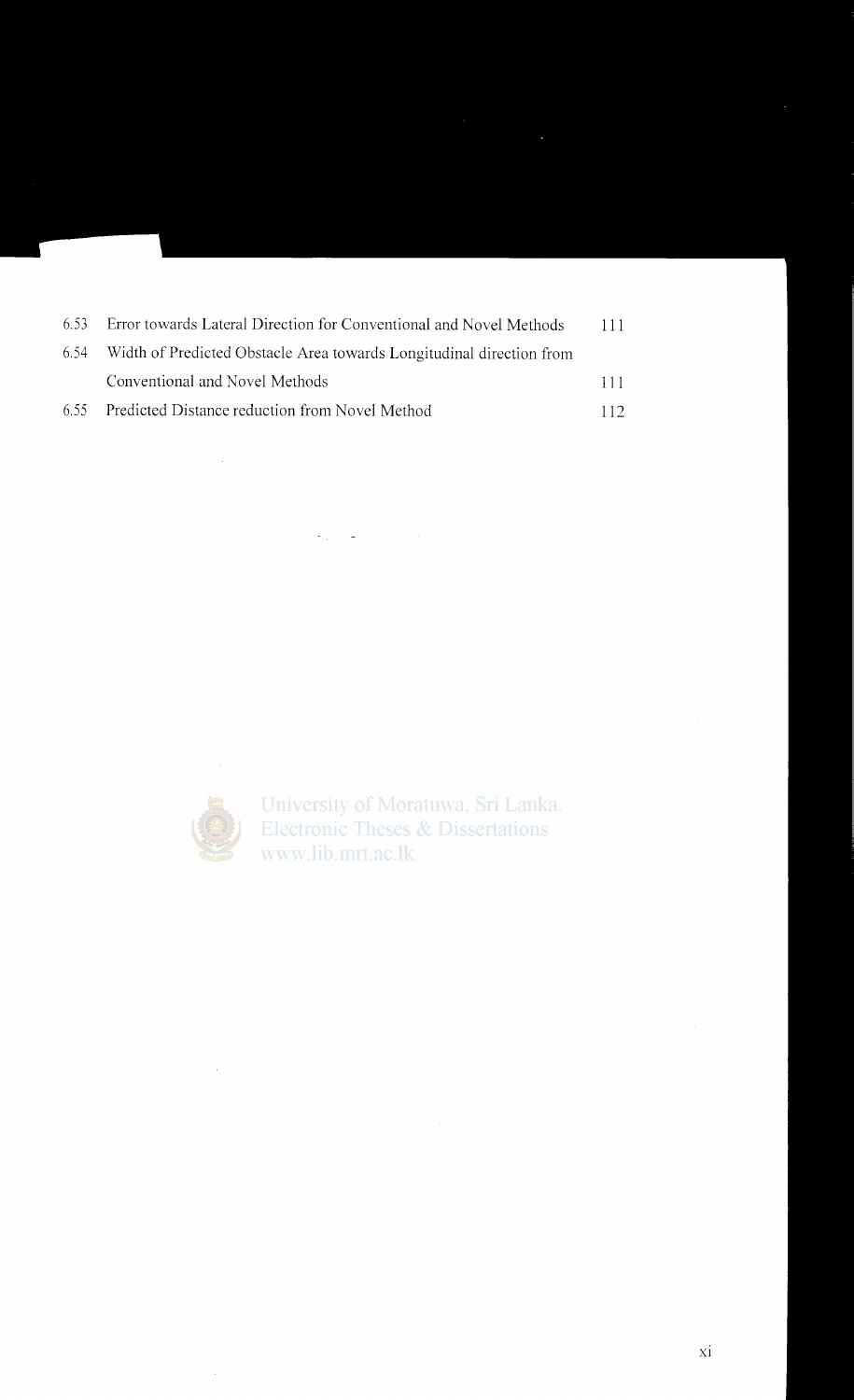## **List of Tables**

| No. | <b>Description</b>                       | Page |  |
|-----|------------------------------------------|------|--|
| 2.1 | RF Channel Setting Commands              | 20   |  |
| 2.2 | Centers of Gaussian Membership Functions | 31   |  |
| 3.1 | Rule Table for Fuzzy PD Controller -     | 40   |  |



 $\bar{z}$ 

University of Moratuwa, Sri Lanka.<br>Electronic Theses & Dissertations www.lib.mrt.ac.lk